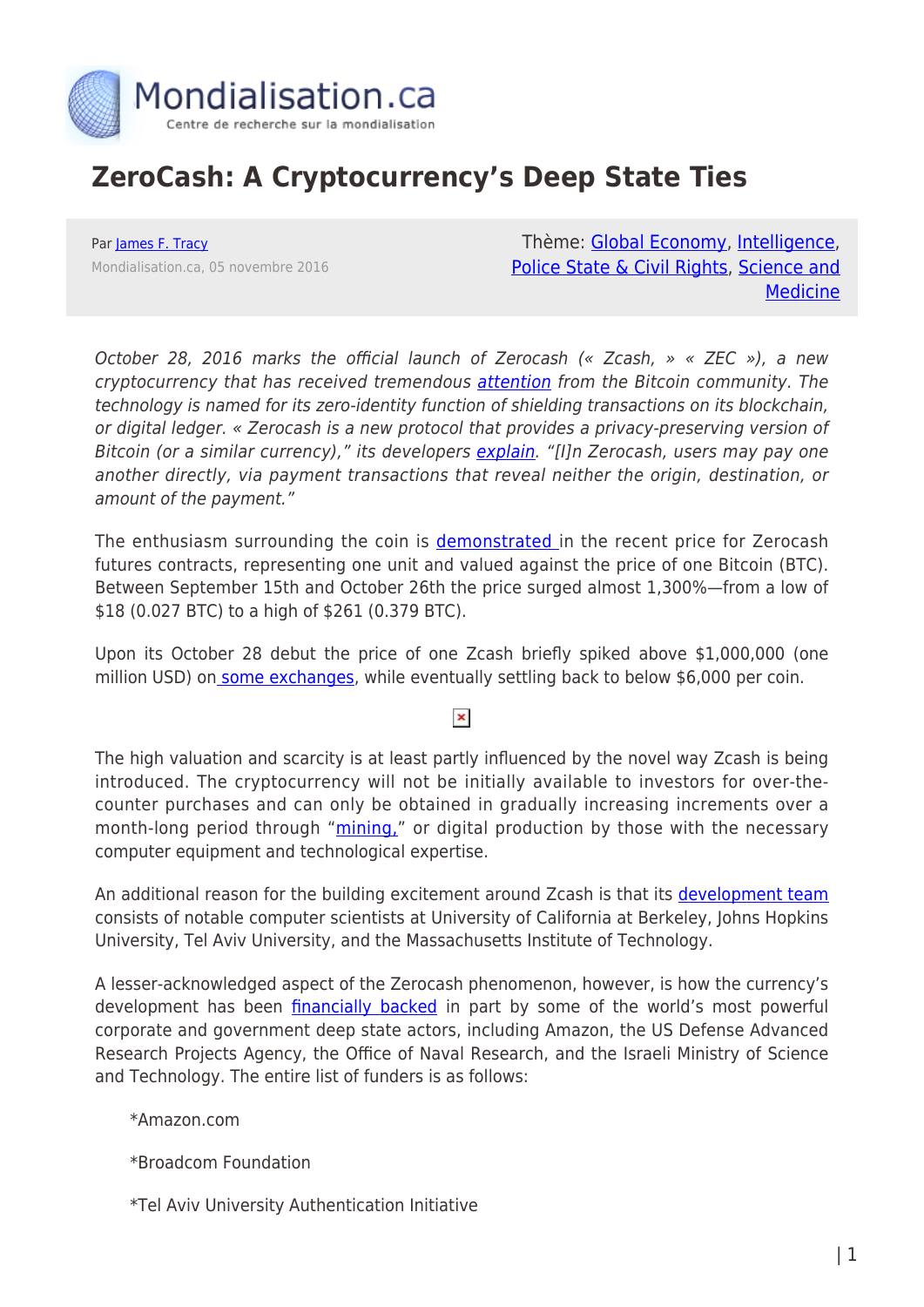\*Center for Science of Information (CSoI), an NSF Science and Technology Center

\*Check Point Institute for Information Security

\*U.S. Defense Advanced Research Projects Agency (DARPA)

\*Air Force Research Laboratory

\*European Community's Seventh Framework Programme

\*Israeli Centers of Research Excellence I-CORE program

\*Israeli Ministry of Science and Technology

\*The Leona M. and Harry B. Helmsley Charitable Trust

\*Office of Naval Research

\*Simons Foundation

\*Skolkovo Foundation

Libertarians especially, with their philosophical antipathy toward state monopoly that central banking epitomizes have been among the most vigorous supporters of cryptocurrency development and use. This is accentuated by the fact that traditional markets for "hard money" investment such as precious metals are likewise subject to **[heavy manipulation](http://www.paulcraigroberts.org/2014/01/17/hows-whys-gold-price-manipulation/)** by the same or allied central banking outlets.

Yet one would be hard-pressed to come up with a greater illustration of centralized state power than the array of interests listed above. Indeed, the involvement of such actors in developing the "next Bitcoin » should be recognized vis-a-vis the Western financial community's continued advocacy for the drastic reduction of conventional central bankissued currency from circulation (i.e. [here](https://www.washingtonpost.com/news/wonk/wp/2016/02/16/its-time-to-kill-the-100-bill/), [here,](http://www.zerohedge.com/news/2016-02-29/law-professor-slams-summers-cash-currency-freedom) [here](http://www.economicpolicyjournal.com/2016/05/the-war-on-cash-larry-summers-calls-for.html), [here](https://www.theguardian.com/world/2016/feb/08/german-plan-prohibit-large-5000-cash-transactions-fierce-resistance) and [here](http://time.com/money/4226174/kill-100-dollar-bill-500-euro-phase-out/)).

In theory Zerocash differs from Bitcion in that it represents a bolstered technology for anonymous transactions veiled from third party scrutiny. According to the mechanics such transactions may be viewed and recorded by the specific parties who obtains proper authorization. What if a Trojan Horse capability could be engineered into the currency that might later be utilized by lettered agencies?

This is the greatest fear of those who rightly question the loss of tangible exchange. Further, such a development would defeat ZeroCash's desirability and purpose. By dismissing the possibility of such a feature Zcash users implicitly rely on the integrity of the developers themselves, most of whom are junior faculty or graduate students whose research, as noted, is at least partly funded by such deep state actors.

Many Bitcoin enthusiasts regard cryptocurrencies as a sort of deus ex machina against the state. Along these lines, Zerocash's institutional and scholarly veneer cloaks the more complex grant-generating interests lurking in the shadows.

Recently even strong advocates of Bitcoin have [pondered](https://dollarvigilante.com/blog/2016/05/05/im-starting-think-cia-developed-bitcoin-still-love.html) if the financial medium may have been developed with direct or indirect participation of the intelligence community. In the case of Zcash there can be no doubt of such deep state interest and involvement, which is